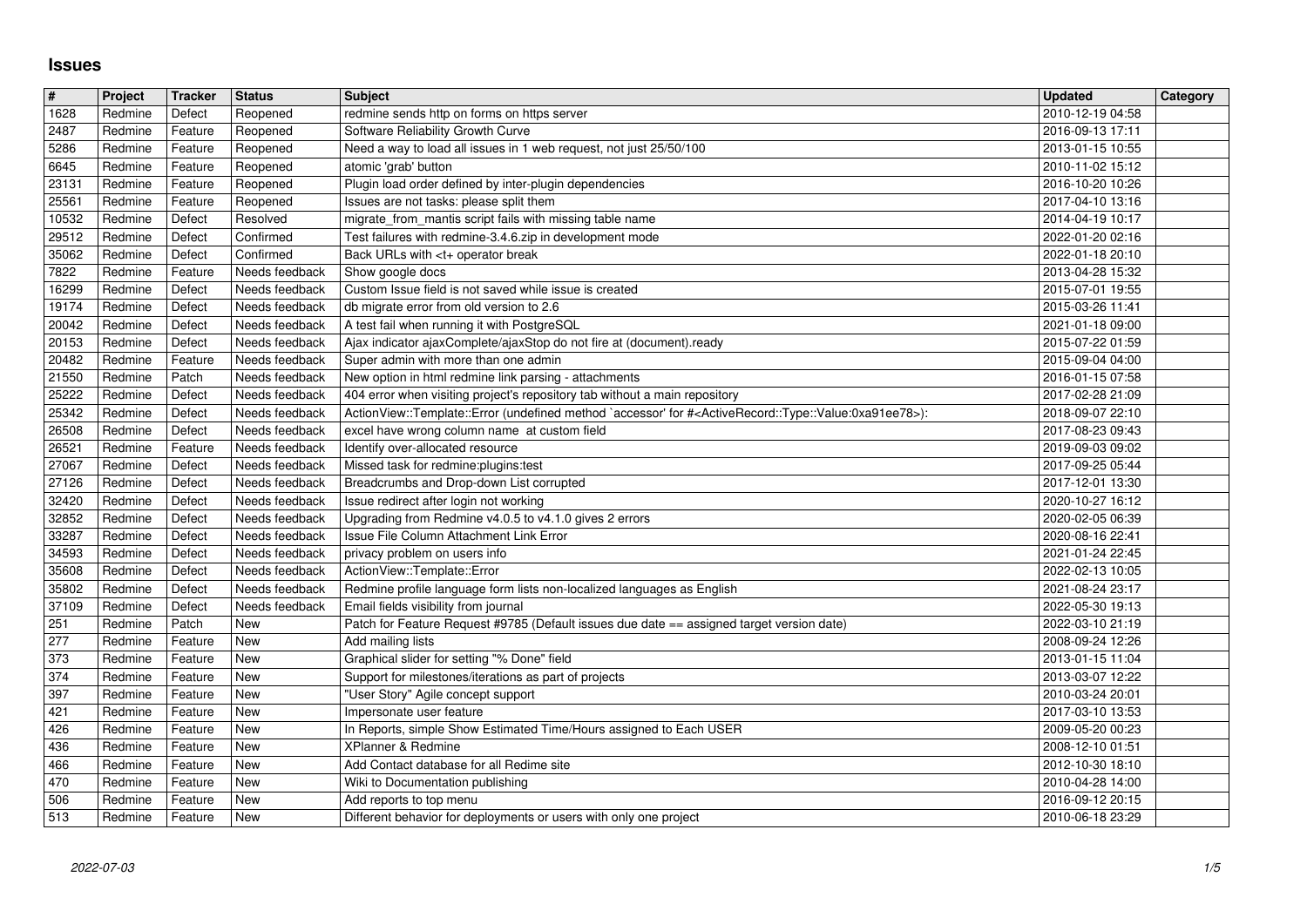| $\overline{\mathbf{t}}$<br>537 | Project<br>Redmine | Tracker<br>Feature | <b>Status</b><br><b>New</b> | <b>Subject</b><br>To Do Lists via Ajax                                                                               | <b>Updated</b><br>2013-09-13 02:58   | Category |
|--------------------------------|--------------------|--------------------|-----------------------------|----------------------------------------------------------------------------------------------------------------------|--------------------------------------|----------|
| 553                            | Redmine            | Feature            | New                         | Capistrano Recipes                                                                                                   | 2016-09-12 20:18                     |          |
| 561<br>683                     | Redmine<br>Redmine | Feature<br>Feature | New<br>New                  | Invites<br>Cross project reporting                                                                                   | 2011-07-13 18:26<br>2012-10-27 23:04 |          |
| 877                            | Redmine            | Feature            | New                         | ability to vary the units used to track time                                                                         | 2010-03-22 21:25                     |          |
| 946<br>978                     | Redmine<br>Redmine | Feature<br>Feature | New<br>New                  | Configurable Per-Project Text on New Issue Screen<br>Different trackers on different projects?                       | 2013-04-10 15:03<br>2013-03-26 16:00 |          |
| 1024                           | Redmine            | Feature            | <b>New</b>                  | Remove unneeded .js files to speed page load                                                                         | 2012-10-30 21:32                     |          |
| 1137<br>1158                   | Redmine<br>Redmine | Feature<br>Feature | <b>New</b><br>New           | Project version<br>Polls                                                                                             | 2012-10-27 23:09<br>2017-02-04 06:40 |          |
| 1166                           | Redmine<br>Redmine | Feature<br>Feature | New<br><b>New</b>           | broadcast<br>Save queries for any project                                                                            | 2013-03-18 05:56<br>2008-06-18 21:53 |          |
| 1496<br>1823                   | Redmine            | Feature            | New                         | Yes/No Vote for "Can replicate issue?"                                                                               | 2012-10-28 19:08                     |          |
| 1824<br>1827                   | Redmine<br>Redmine | Feature<br>Feature | New<br>New                  | Pastebin<br>[wish] Add another notification option: insert it into the activity page or another one                  | 2011-03-04 21:05<br>2008-08-28 14:48 |          |
| 1858                           | Redmine            | Feature            | New                         | Provide Resources for Webmasters without access to SSH/Shell                                                         | 2008-09-04 23:52                     |          |
| 1870<br>1982                   | Redmine<br>Redmine | Feature<br>Feature | New<br><b>New</b>           | Show progress towards the nearest version in the sidebar<br>Extend homepage with forums and admin pages              | 2008-09-08 16:34<br>2013-04-10 18:01 |          |
| 2060<br>2082                   | Redmine<br>Redmine | Feature<br>Feature | <b>New</b><br>New           | Make project members visibility configurable to user groups<br>Rename Issue as Ticket (or ) in GUI                   | 2008-10-21 15:05<br>2008-10-25 05:50 |          |
| 2181                           | Redmine            | Feature            | New                         | Display more statistics about a user on the account page                                                             | 2013-02-18 04:33                     |          |
| 2389<br>2448                   | Redmine<br>Redmine | Feature<br>Feature | New<br>New                  | Standard and custom issue fields should have a description/tooltip<br>Graphviz of ticket dependencies (with example) | 2012-10-23 13:50<br>2016-11-30 14:00 |          |
| 2460                           | Redmine            | Feature            | New<br>New                  | List files on version page                                                                                           | 2011-11-22 23:52<br>2009-03-24 22:34 |          |
| 2576<br>2579                   | Redmine<br>Redmine | Patch<br>Feature   | New                         | Partially decouple application_helper.rb from Gravatar<br>Configure SSL schema for "private" actions.                | 2009-01-25 16:25                     |          |
| 2596<br>2613                   | Redmine<br>Redmine | Feature<br>Feature | <b>New</b><br>New           | There are X users currently {editing viewing} this ticket<br>Define working steps/packages for tickets               | 2009-01-27 00:13<br>2009-02-05 11:11 |          |
| 2646                           | Redmine            | Feature            | New                         | Having a dynamic sitemaps file for search robots scanning                                                            | 2010-09-26 13:46                     |          |
| 2671<br>2675                   | Redmine<br>Redmine | Feature<br>Feature | New<br>New                  | Reports to show people's working performance and project overview status.<br>Watch - add a personal comment          | 2009-02-09 18:31<br>2009-02-05 09:25 |          |
| 2678                           | Redmine            | Feature            | New                         | Search and stats on workflow transitions                                                                             | 2013-04-11 12:50                     |          |
| 2686<br>2709                   | Redmine<br>Redmine | Feature<br>Feature | New<br>New                  | Role adminsitration with many projects / users -> grid overview, one submit<br>Modify default values                 | 2020-09-08 12:04<br>2013-03-18 07:53 |          |
| 2728<br>2880                   | Redmine<br>Redmine | Feature<br>Feature | <b>New</b><br><b>New</b>    | Offline Support<br>Possibility to know if an issue has been read by assignee                                         | 2013-04-19 22:56<br>2013-03-18 13:59 |          |
| 2885                           | Redmine            | Feature            | <b>New</b>                  | A segregated numbering per project                                                                                   | 2013-03-18 17:08                     |          |
| 2897<br>2951                   | Redmine<br>Redmine | Feature<br>Feature | New<br>New                  | Tagging in Redmine<br>I would like to see Summery filtered on Versions                                               | 2018-08-26 22:55<br>2009-03-13 12:18 |          |
| 3001<br>3031                   | Redmine<br>Redmine | Feature<br>Feature | <b>New</b><br>New           | "Assign to" history in filter or etc.<br>context menu won't allow Assigned_To change cross projects                  | 2017-09-21 12:38<br>2009-03-23 18:10 |          |
| 3048                           | Redmine            | Feature            | New                         | Central Wiki, FAQ, Documents, etc. for different Projects                                                            | 2010-07-21 19:21                     |          |
| 3077                           | Redmine            | Feature            | New                         | Customer Feedback System                                                                                             | 2013-03-18 20:51                     |          |
|                                |                    |                    |                             |                                                                                                                      |                                      |          |
|                                |                    |                    |                             |                                                                                                                      |                                      |          |
|                                |                    |                    |                             |                                                                                                                      |                                      |          |
|                                |                    |                    |                             |                                                                                                                      |                                      |          |
|                                |                    |                    |                             |                                                                                                                      |                                      |          |
|                                |                    |                    |                             |                                                                                                                      |                                      |          |
|                                |                    |                    |                             |                                                                                                                      |                                      |          |
|                                |                    |                    |                             |                                                                                                                      |                                      |          |
|                                |                    |                    |                             |                                                                                                                      |                                      |          |
|                                |                    |                    |                             |                                                                                                                      |                                      |          |
|                                |                    |                    |                             |                                                                                                                      |                                      |          |
|                                |                    |                    |                             |                                                                                                                      |                                      |          |
|                                |                    |                    |                             |                                                                                                                      |                                      |          |
|                                |                    |                    |                             |                                                                                                                      |                                      |          |
|                                |                    |                    |                             |                                                                                                                      |                                      |          |
|                                |                    |                    |                             |                                                                                                                      |                                      |          |
|                                |                    |                    |                             |                                                                                                                      |                                      |          |
|                                |                    |                    |                             |                                                                                                                      |                                      |          |
|                                |                    |                    |                             |                                                                                                                      |                                      |          |
|                                |                    |                    |                             |                                                                                                                      |                                      |          |
|                                |                    |                    |                             |                                                                                                                      |                                      |          |
|                                |                    |                    |                             |                                                                                                                      |                                      |          |
|                                |                    |                    |                             |                                                                                                                      |                                      |          |
|                                |                    |                    |                             |                                                                                                                      |                                      |          |
|                                |                    |                    |                             |                                                                                                                      |                                      |          |
|                                |                    |                    |                             |                                                                                                                      |                                      |          |
|                                |                    |                    |                             |                                                                                                                      |                                      |          |
|                                |                    |                    |                             |                                                                                                                      |                                      |          |
|                                |                    |                    |                             |                                                                                                                      |                                      |          |
|                                |                    |                    |                             |                                                                                                                      |                                      |          |
|                                |                    |                    |                             |                                                                                                                      |                                      |          |
|                                |                    |                    |                             |                                                                                                                      |                                      |          |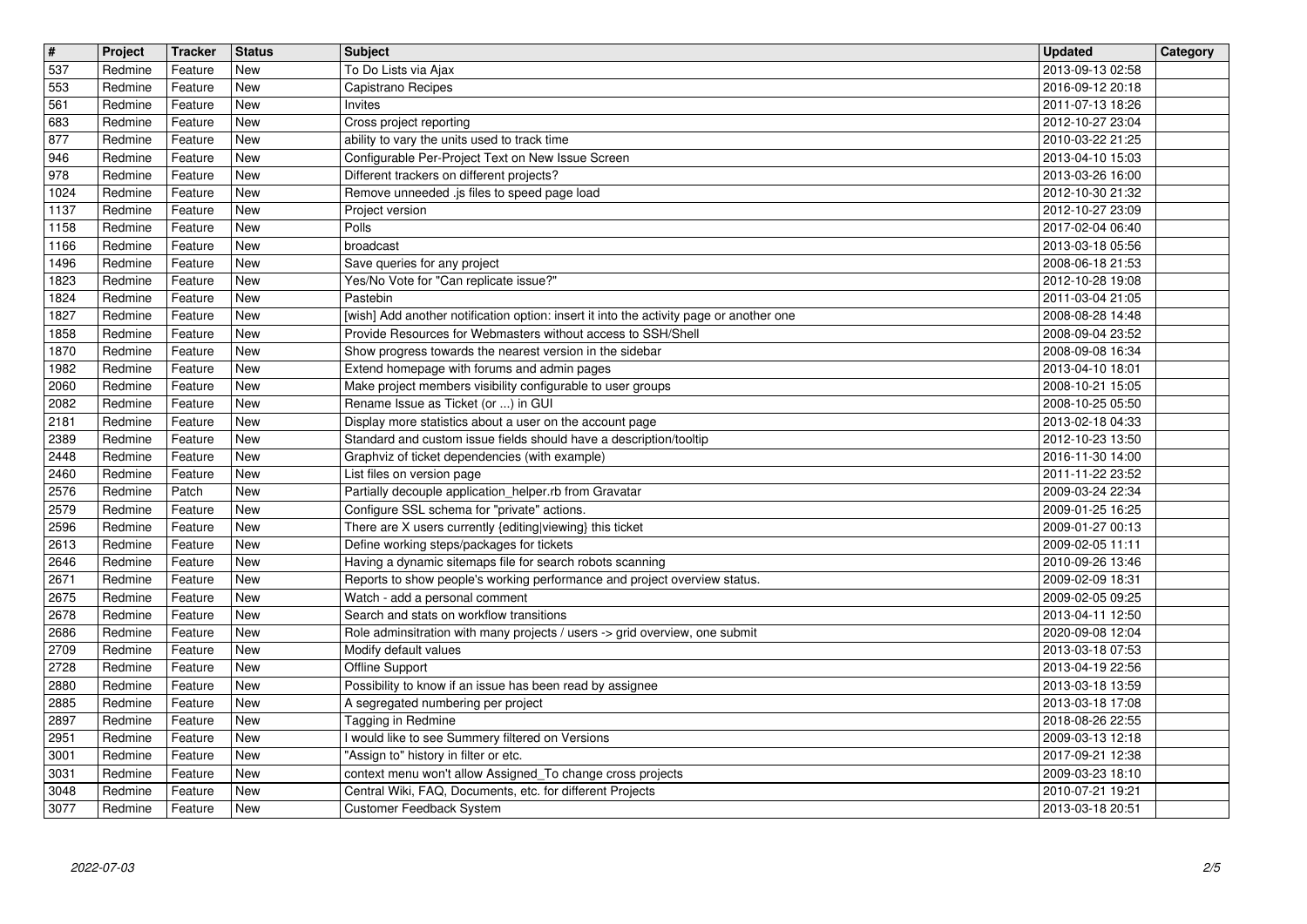| $\overline{\mathbf{H}}$<br>3090 | Project<br>Redmine | Tracker<br>Feature | <b>Status</b><br>New      | <b>Subject</b><br>field "Assigned to" with roles                                                                         | <b>Updated</b><br>2013-03-18 16:50   | Category |
|---------------------------------|--------------------|--------------------|---------------------------|--------------------------------------------------------------------------------------------------------------------------|--------------------------------------|----------|
| 3103                            | Redmine            | Feature            | <b>New</b>                | function suggestion about open area of information                                                                       | 2009-04-02 07:45                     |          |
| 3125<br>3146                    | Redmine<br>Redmine | Feature<br>Feature | <b>New</b><br><b>New</b>  | Merging 2 different Redmine Installations<br>Optional Filters in custom queries                                          | 2018-02-27 04:46<br>2009-04-09 13:14 |          |
| 3197                            | Redmine            | Feature            | <b>New</b>                | DateStatusChanged                                                                                                        | 2013-03-18 15:20                     |          |
| 3269<br>3428                    | Redmine<br>Redmine | Feature<br>Feature | <b>New</b><br><b>New</b>  | Writing a single batch file for all rake tasks<br>Need AJAX Based Issue Addition                                         | 2009-05-14 00:15<br>2011-11-04 19:59 |          |
| 3443                            | Redmine            | Feature            | <b>New</b>                | Show users                                                                                                               | 2013-04-09 14:08                     |          |
| 3487<br>3505                    | Redmine<br>Redmine | Feature<br>Feature | <b>New</b><br><b>New</b>  | Downloadable files on another host<br>Risk Management                                                                    | 2013-03-18 15:31                     |          |
| 3506                            | Redmine            | Feature            | <b>New</b>                | Need ability to restrict which role can update/select the target version when updating or submitting an issue            | 2011-02-10 00:11<br>2013-03-18 16:47 |          |
| 3508<br>3513                    | Redmine<br>Redmine | Feature<br>Feature | <b>New</b><br><b>New</b>  | Migrating individual project from redmine to another instance of redmine                                                 | 2009-06-18 08:27<br>2020-11-26 16:29 |          |
| 3529                            | Redmine            | Feature            | <b>New</b>                | <b>Baseline Project</b><br>Deleting a tracker does not allow you to reassign issues to a different tracker               | 2013-03-27 05:03                     |          |
| 3603<br>3620                    | Redmine<br>Redmine | Feature<br>Feature | <b>New</b><br><b>New</b>  | Add a way to change issue start-/due dates directly from the issue list<br>Roles displayed for users in admin area       | 2011-11-24 20:29<br>2013-03-18 16:44 |          |
| 3702                            | Redmine            | Feature            | New                       | History tickets                                                                                                          | 2013-03-18 16:58                     |          |
| 3754<br>3788                    | Redmine<br>Redmine | Patch<br>Feature   | <b>New</b><br><b>New</b>  | add some additional URL paths to robots.txt<br>Fields with dropdowns should not show if there are no values              | 2015-02-04 20:35<br>2009-08-27 19:48 |          |
| 3895                            | Redmine            | Feature            | <b>New</b>                | CSS class "selected" should be assigned to selected items in the top-menu                                                | 2011-04-09 18:54                     |          |
| $\frac{1}{3901}$<br>3963        | Redmine<br>Redmine | Patch<br>Feature   | <b>New</b><br><b>New</b>  | Make length of short project description customizable<br>Associate a hostname to a particular project                    | 2009-09-23 08:46<br>2009-10-11 12:06 |          |
| 3995                            | Redmine            | Feature            | $\overline{\mathsf{New}}$ | Upgrade to "Files" module                                                                                                | 2012-11-15 23:11                     |          |
| 4111<br>4269                    | Redmine<br>Redmine | Feature<br>Feature | <b>New</b><br><b>New</b>  | integrate Issues with basecamp TODO<br>Allow ca_path option for reposman.rb to validate peer certificate                 | 2009-11-09 16:31<br>2009-12-04 15:05 |          |
| 4388                            | Redmine            | Feature            | <b>New</b>                | Ablitity to rearrange tracker fields for particular project                                                              | 2013-04-09 15:56                     |          |
| 4516<br>4548                    | Redmine<br>Redmine | Feature<br>Patch   | <b>New</b><br><b>New</b>  | Cache gravatars<br>please pull in debian branch                                                                          | 2013-04-22 11:28<br>2013-01-13 21:04 |          |
| 4558                            | Redmine            | Feature            | <b>New</b>                | watch categories and users                                                                                               | 2010-01-12 22:31                     |          |
| 4580<br>4588                    | Redmine<br>Redmine | Patch<br>Defect    | <b>New</b><br><b>New</b>  | Run rake db:schema:dump after rake db:migrate_plugins<br>In status form of version view, link to issues results limited. | 2010-10-25 17:03<br>2010-01-15 02:11 |          |
| 4636                            | Redmine            | Feature            | <b>New</b>                | System-wide Object Label Settings and the general Open Pario Malaise                                                     | 2013-04-09 16:12                     |          |
| 4826                            | Redmine            | Feature            | <b>New</b>                | picker needed to find id's of related issues and projects etc                                                            | 2010-07-08 17:53                     |          |
| 4829<br>4960                    | Redmine<br>Redmine | Feature<br>Feature | <b>New</b><br><b>New</b>  | Write an installer<br>Links to latest version of all files modified by a tickets associated revisions                    | 2010-02-13 05:31<br>2010-03-02 02:19 |          |
| 4980                            | Redmine            | Feature            | New                       | Reference to a commit in a different project                                                                             | 2010-03-03 20:54                     |          |
| 5017<br>5078                    | Redmine<br>Redmine | Feature<br>Feature | New<br>New                | Custom columns on Admin/Users page<br>Documental Repository vía JCR                                                      | 2010-03-09 16:42<br>2010-03-15 09:57 |          |
| $\boxed{5161}$                  | Redmine            | Feature            | $\sqrt{\phantom{a}}$ New  | Ability to backup a project                                                                                              | 2010-03-23 21:26                     |          |
| 5273<br>5391                    | Redmine<br>Redmine | Defect<br>Feature  | New<br>New                | Unable to configure PluginSimpleCI plugin - custom fields list is empty<br>progression of versions *per* *branch*        | 2010-04-08 16:58<br>2011-01-07 18:24 |          |
| 5420<br>5428                    | Redmine<br>Redmine | Feature<br>Feature | New<br>New                | User support helper script<br><b>Featured Files</b>                                                                      | 2010-10-25 16:58<br>2010-05-03 09:33 |          |
|                                 | 2022-07-03         |                    |                           |                                                                                                                          |                                      | 3/5      |
|                                 |                    |                    |                           |                                                                                                                          |                                      |          |
|                                 |                    |                    |                           |                                                                                                                          |                                      |          |
|                                 |                    |                    |                           |                                                                                                                          |                                      |          |
|                                 |                    |                    |                           |                                                                                                                          |                                      |          |
|                                 |                    |                    |                           |                                                                                                                          |                                      |          |
|                                 |                    |                    |                           |                                                                                                                          |                                      |          |
|                                 |                    |                    |                           |                                                                                                                          |                                      |          |
|                                 |                    |                    |                           |                                                                                                                          |                                      |          |
|                                 |                    |                    |                           |                                                                                                                          |                                      |          |
|                                 |                    |                    |                           |                                                                                                                          |                                      |          |
|                                 |                    |                    |                           |                                                                                                                          |                                      |          |
|                                 |                    |                    |                           |                                                                                                                          |                                      |          |
|                                 |                    |                    |                           |                                                                                                                          |                                      |          |
|                                 |                    |                    |                           |                                                                                                                          |                                      |          |
|                                 |                    |                    |                           |                                                                                                                          |                                      |          |
|                                 |                    |                    |                           |                                                                                                                          |                                      |          |
|                                 |                    |                    |                           |                                                                                                                          |                                      |          |
|                                 |                    |                    |                           |                                                                                                                          |                                      |          |
|                                 |                    |                    |                           |                                                                                                                          |                                      |          |
|                                 |                    |                    |                           |                                                                                                                          |                                      |          |
|                                 |                    |                    |                           |                                                                                                                          |                                      |          |
|                                 |                    |                    |                           |                                                                                                                          |                                      |          |
|                                 |                    |                    |                           |                                                                                                                          |                                      |          |
|                                 |                    |                    |                           |                                                                                                                          |                                      |          |
|                                 |                    |                    |                           |                                                                                                                          |                                      |          |
|                                 |                    |                    |                           |                                                                                                                          |                                      |          |
|                                 |                    |                    |                           |                                                                                                                          |                                      |          |
|                                 |                    |                    |                           |                                                                                                                          |                                      |          |
|                                 |                    |                    |                           |                                                                                                                          |                                      |          |
|                                 |                    |                    |                           |                                                                                                                          |                                      |          |
|                                 |                    |                    |                           |                                                                                                                          |                                      |          |
|                                 |                    |                    |                           |                                                                                                                          |                                      |          |
|                                 |                    |                    |                           |                                                                                                                          |                                      |          |
|                                 |                    |                    |                           |                                                                                                                          |                                      |          |
|                                 |                    |                    |                           |                                                                                                                          |                                      |          |
|                                 |                    |                    |                           |                                                                                                                          |                                      |          |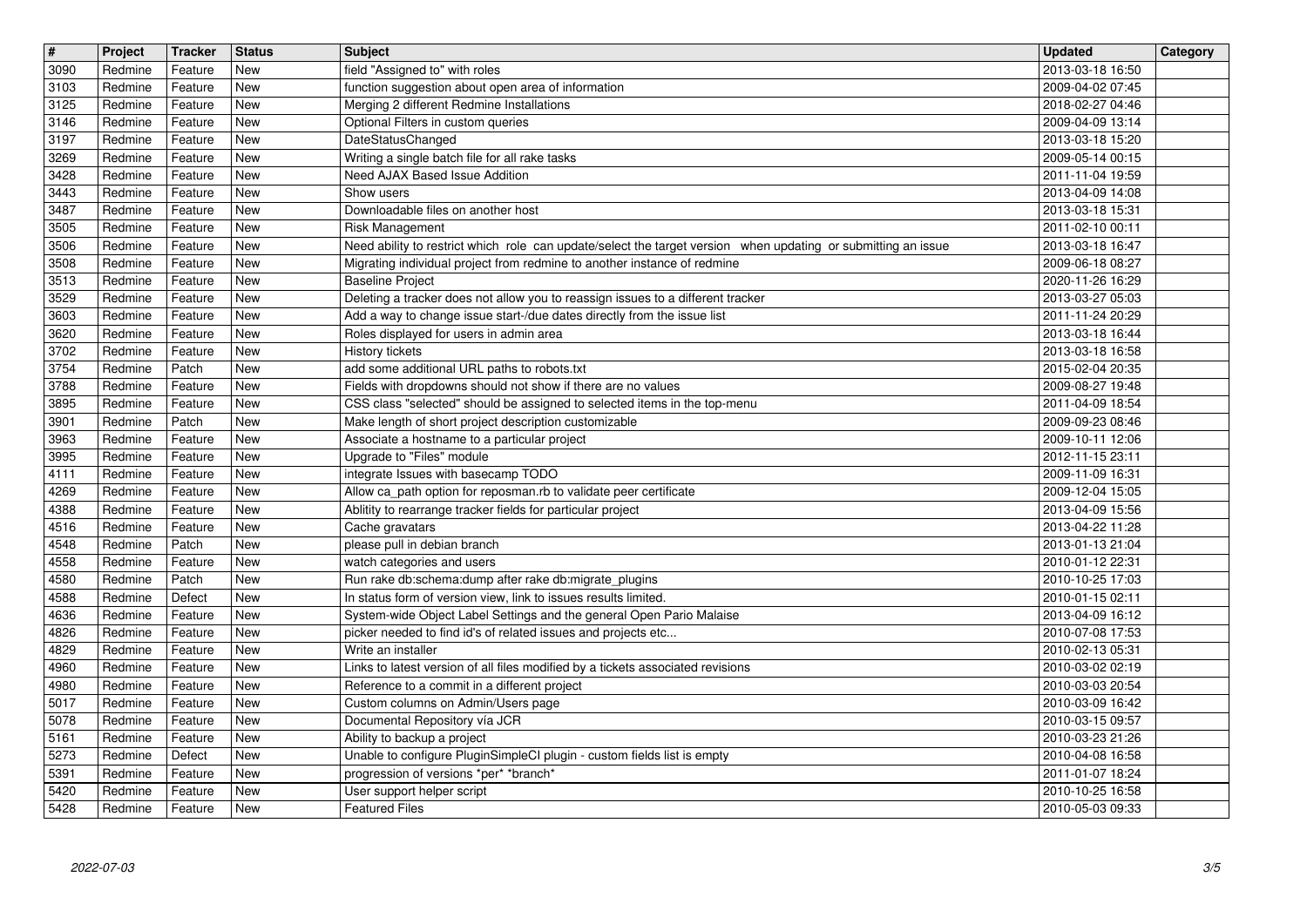| $\overline{\mathbf{H}}$ | Project            | Tracker            | <b>Status</b><br>New     | <b>Subject</b>                                                                                                                                                                         | <b>Updated</b><br>2017-12-08 20:15   | Category |
|-------------------------|--------------------|--------------------|--------------------------|----------------------------------------------------------------------------------------------------------------------------------------------------------------------------------------|--------------------------------------|----------|
| 5430<br>5483            | Redmine<br>Redmine | Feature<br>Feature | <b>New</b>               | Project-Specific Default Priority<br>Change subtask view                                                                                                                               | 2011-04-03 11:17                     |          |
| 5516<br>5537            | Redmine<br>Redmine | Feature<br>Feature | <b>New</b><br><b>New</b> | A new field for Quality Assist<br>Simplify Wiki cross-page linking                                                                                                                     | 2010-05-12 22:17<br>2011-05-06 10:46 |          |
| 5640                    | Redmine            | Feature            | <b>New</b>               | Write access to the repository. Or the link between the repository and the other sections.                                                                                             | 2011-03-29 12:55                     |          |
| 5658<br>5799            | Redmine<br>Redmine | Feature<br>Feature | <b>New</b><br><b>New</b> | Add item on AJAX context menu to display details of selected issues<br>Add user management and group management permissions                                                            | 2010-06-08 23:27<br>2010-07-01 15:44 |          |
| 5825                    | Redmine            | Feature            | <b>New</b>               | Fine grained permissions - per project                                                                                                                                                 | 2010-07-06 15:21                     |          |
| 5836<br>5863            | Redmine<br>Redmine | Feature<br>Feature | New<br>New               | Add "edit subject" (rename) function to context menu<br>Remove All Plugins                                                                                                             | 2010-07-08 03:52<br>2013-04-10 13:50 |          |
| 5916                    | Redmine            | Feature            | <b>New</b>               | Redmine Federation: interlinking between "joined" redmine installations                                                                                                                | 2012-03-19 14:10                     |          |
| 5938<br>5955            | Redmine<br>Redmine | Feature<br>Feature | <b>New</b><br><b>New</b> | Project Page Viewing and Collapsing of Subprojects<br>Hooks should provide all controller instance variables by default                                                                | 2010-07-26 15:14<br>2010-07-27 06:44 |          |
| 6058                    | Redmine            | Feature            | New                      | better sub project support                                                                                                                                                             | 2011-01-18 20:48                     |          |
| 6059<br>6062            | Redmine<br>Redmine | Feature<br>Feature | <b>New</b><br><b>New</b> | Global links<br>Meeting tracker                                                                                                                                                        | 2011-01-18 20:49<br>2010-08-26 18:24 |          |
| 6211                    | Redmine            | Feature            | New                      | Make WikiWords and acronyms as wiki links                                                                                                                                              | 2010-08-25 17:04                     |          |
| 6212<br>6213            | Redmine<br>Redmine | Feature<br>Feature | New<br><b>New</b>        | Page synonyms<br>Common acronym definition                                                                                                                                             | 2010-08-25 17:12<br>2010-08-25 17:28 |          |
| 6214                    | Redmine            | Feature            | <b>New</b>               | Page name expansion for links                                                                                                                                                          | 2010-08-25 17:25                     |          |
| 6231<br>6257            | Redmine<br>Redmine | Feature<br>Feature | <b>New</b><br><b>New</b> | Version dependent to a subproject Version<br>show/hide Secrets (eg. Passwords) in Wiki Sites                                                                                           | 2012-09-28 19:05<br>2014-04-25 04:48 |          |
| 6321                    | Redmine            | Feature            | <b>New</b>               | Plugin web interface and web installation                                                                                                                                              | 2010-09-11 09:52                     |          |
| 6360<br>6366            | Redmine<br>Redmine | Feature<br>Feature | <b>New</b><br><b>New</b> | Title attributes for major interface elements<br>Due date on an issue should follow the associated release due date if it exists                                                       | 2010-09-10 20:09<br>2010-09-14 11:33 |          |
| 6367                    | Redmine            | Feature            | <b>New</b>               | Shorten links to tickets in comments to #1234 format on save                                                                                                                           | 2010-09-12 06:39                     |          |
| 6369<br>6380            | Redmine<br>Redmine | Feature<br>Feature | New<br><b>New</b>        | Add custom format field type that is Resolvers<br>filter in report                                                                                                                     | 2010-09-12 06:51<br>2010-09-13 14:32 |          |
| 6468                    | Redmine            | Defect             | <b>New</b>               | wrong update query in Issue model                                                                                                                                                      | 2010-10-11 12:39                     |          |
| 6517<br>6535            | Redmine<br>Redmine | Feature<br>Feature | <b>New</b><br><b>New</b> | Redmine on MochaUI<br>Issue "Other Comments" Field                                                                                                                                     | 2013-03-20 18:16<br>2010-09-29 21:02 |          |
| 6583                    | Redmine            | Defect             | <b>New</b>               | Separate non-subURI Redmine instances on the same machine cannot be logged into at once                                                                                                | 2010-10-06 03:37                     |          |
| 6643<br>6662            | Redmine<br>Redmine | Feature<br>Defect  | <b>New</b><br><b>New</b> | real priorities<br>JavaScript is not minified for production use                                                                                                                       | 2010-10-25 16:14<br>2010-10-14 17:43 |          |
| 6665                    | Redmine            | Feature            | <b>New</b>               | Copy member settings between project                                                                                                                                                   | 2010-10-14 14:42                     |          |
| 6671<br>6701            | Redmine<br>Redmine | Defect<br>Feature  | New<br>New               | In version detail page of a project that has sub-projects when you click on a category of a sub-project it opens a wrong page<br>Split the Enumerations admin panel to separate panels | 2010-10-14 13:43<br>2010-11-27 00:40 |          |
| 6805                    | Redmine            | Feature            | New                      | add non-ambiguous ISO-ordered date/time formatting                                                                                                                                     | 2011-02-14 18:36                     |          |
| 6807<br>6808            | Redmine            | Patch              | New                      | internal hostname included in back_url                                                                                                                                                 | 2010-11-02 19:17                     |          |
| 6917                    | Redmine<br>Redmine | Feature<br>Defect  | New<br>New               | first class citizenry for all types of fields in Redmine<br>respond_to_without_attributes? does not work from runner                                                                   | 2010-11-02 19:31<br>2010-11-16 20:24 |          |
| 6951<br>7105            | Redmine<br>Redmine | Defect<br>Feature  | New<br>New               | Context Menu Broken on Mac<br>Popup menu for the Projects link                                                                                                                         | 2010-11-24 16:04<br>2010-12-13 22:39 |          |
|                         |                    |                    |                          |                                                                                                                                                                                        |                                      |          |
|                         |                    |                    |                          |                                                                                                                                                                                        |                                      |          |
|                         |                    |                    |                          |                                                                                                                                                                                        |                                      |          |
|                         |                    |                    |                          |                                                                                                                                                                                        |                                      |          |
|                         |                    |                    |                          |                                                                                                                                                                                        |                                      |          |
|                         |                    |                    |                          |                                                                                                                                                                                        |                                      |          |
|                         |                    |                    |                          |                                                                                                                                                                                        |                                      |          |
|                         |                    |                    |                          |                                                                                                                                                                                        |                                      |          |
|                         |                    |                    |                          |                                                                                                                                                                                        |                                      |          |
|                         |                    |                    |                          |                                                                                                                                                                                        |                                      |          |
|                         |                    |                    |                          |                                                                                                                                                                                        |                                      |          |
|                         |                    |                    |                          |                                                                                                                                                                                        |                                      |          |
|                         |                    |                    |                          |                                                                                                                                                                                        |                                      |          |
|                         |                    |                    |                          |                                                                                                                                                                                        |                                      |          |
|                         |                    |                    |                          |                                                                                                                                                                                        |                                      |          |